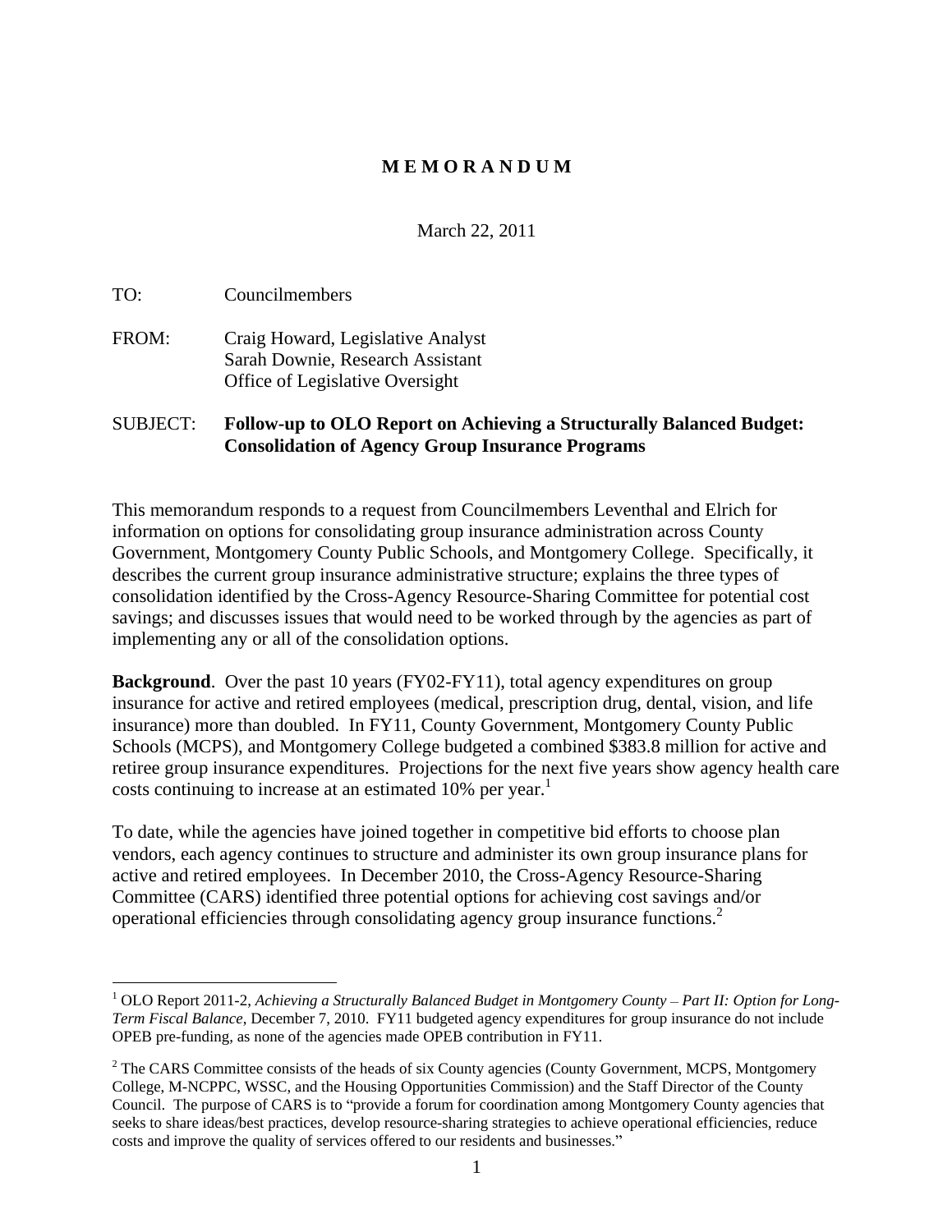The rest of this memorandum is organized as follows:

**Part A, Current Administrative Structure,** reviews the staffing arrangements, costs, and other key components associated with providing group insurance benefits to employees and retirees of County Government, MCPS, and Montgomery College.

**Part B, Consolidation Options,** defines the three types of group insurance consolidation proposed for review by CARS and explains how each has the potential to produce cost savings and/or operational efficiencies.

**Part C, Implementation Considerations**, discusses issues identified by CARS or agency staff that would need to be addressed as part of implementing any or all of the consolidation options.

# **A. Current Administrative Structure**

Under current practice, County Government, MCPS, and Montgomery College separately structure and administer the group insurance benefits offered to each agency's respective employees and retirees. This section reviews the following components of the group insurance administrative structure in each agency, all of which are relevant to understanding the potential advantages as well as challenges to the different options for consolidation:

- In-house vs. contracted functions;
- FY11 agency staffing and personnel costs; and
- The number and type of group insurance plans offered.

**In-House vs. Contracted Functions.** Offering group insurance plans to employees requires agencies to provide numerous "administrative" functions. Agencies can choose to provide these functions in-house, through contracts with plan vendors, or a combination of both.

County Government, MCPS, and Montgomery College have similar approaches to dividing the group insurance administrative functions between agency staff and contractors. Table 1 (on the next page) lists the major group insurance administrative functions, and indicates whether it is performed primarily by agency staff or a contractor.

While the overall breakdown of how the agencies provide the administrative functions related to group insurance are similar, agency staff note that each agency has separate administrative management systems. For example, each agency has different financial management, budgeting, payroll, human resource, procurement, information technology, etc. systems. As a result, the process of enrolling an employee in their selected health plan and coordinating the appropriate deductions from that employee's biweekly paycheck are different in each agency.

In addition, agency staff note that contractors are sometimes hired to provide specialized assistance as needed for functions typically performed by agency staff.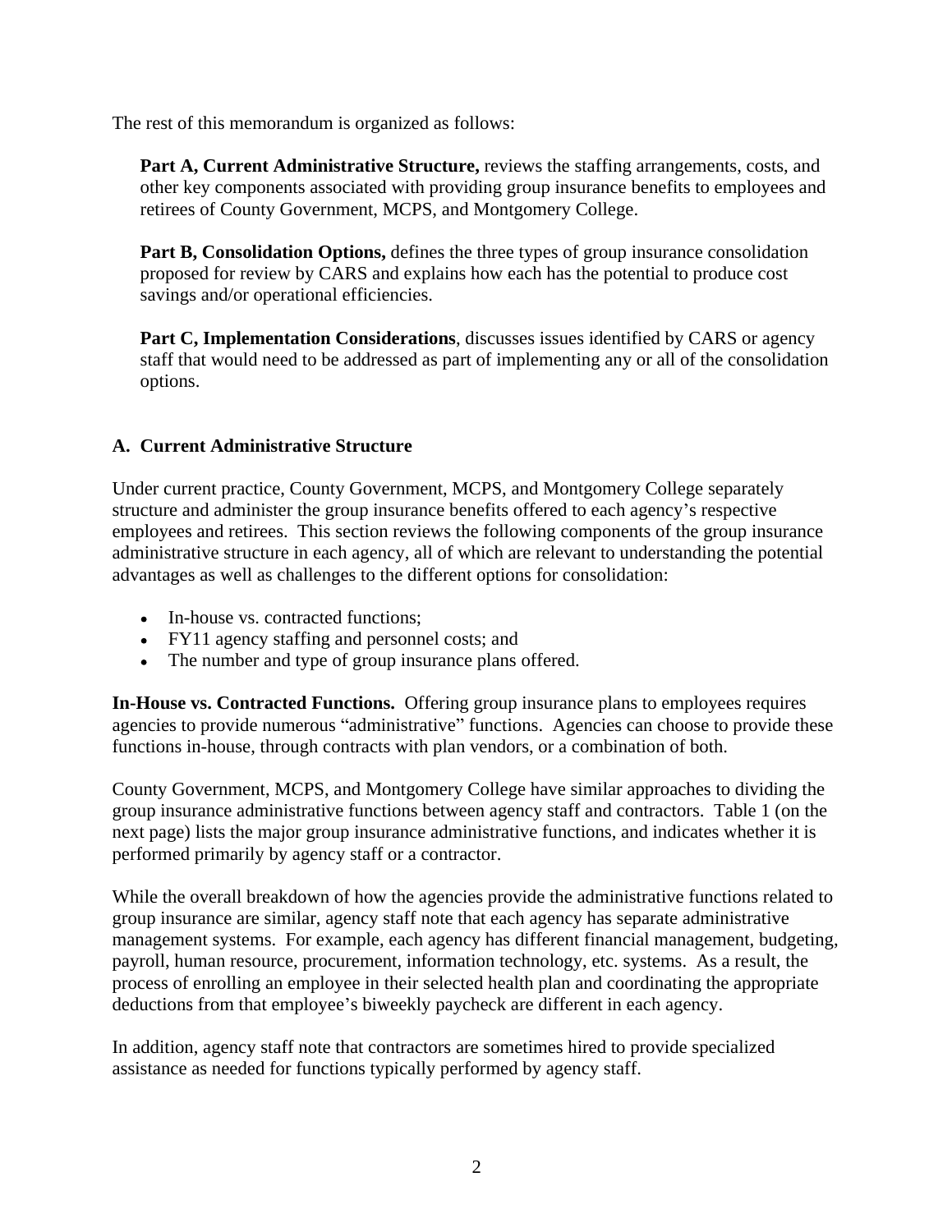#### **Table 1. Summary of Group Insurance Administrative Functions Performed by Agency Staff vs. Contractors in County Government, MCPS, and Montgomery College**

|                                                                                                                                                                                                                             | Performed by                    |  |  |
|-----------------------------------------------------------------------------------------------------------------------------------------------------------------------------------------------------------------------------|---------------------------------|--|--|
| <b>Function</b>                                                                                                                                                                                                             | <b>Agency Staff Contractors</b> |  |  |
| <b>Employee eligibility and enrollment</b> – determining eligibility of<br>employees to receive benefits, processing enrollment of employees into<br>selected plans, processing changes to employee enrollment status, etc. | $\checkmark$                    |  |  |
| Employee education, communication, and technical assistance -<br>answering employee questions, preparing and disseminating information on<br>plan provisions, etc.                                                          | $\checkmark$                    |  |  |
| Administrative systems management - processing and coordinating<br>employee plan selections with the appropriate human resource, financial,<br>budget, etc. systems                                                         | $\checkmark$                    |  |  |
| Data collection and management - collecting, maintaining, analyzing, and<br>reporting statistical and demographic data                                                                                                      | $\checkmark$                    |  |  |
| Vendor relations and oversight - managing competitive bid process to<br>select vendors, evaluating vendor performance and overseeing contracts, etc.                                                                        | $\checkmark$                    |  |  |
| <b>Regulatory compliance</b> – ensuring plan compliance with applicable<br>federal, state, or local laws and/or regulations                                                                                                 | $\checkmark$                    |  |  |
| <b>Claims processing</b> – managing and administering the<br>payment/reimbursement process to employees and/or providers                                                                                                    |                                 |  |  |
| Provider networks - building and maintaining a network of providers<br>under each plan, negotiating reimbursement rates with providers, etc.                                                                                |                                 |  |  |
| <b>Drug formularies</b> – developing and maintaining the list of prescription<br>drugs (generic and brand) covered under each prescription drug plan                                                                        |                                 |  |  |
| Related program administration - administering COBRA and Flexible<br><b>Spending Accounts</b>                                                                                                                               |                                 |  |  |
| <b>Other</b> – miscellaneous tasks and special projects                                                                                                                                                                     |                                 |  |  |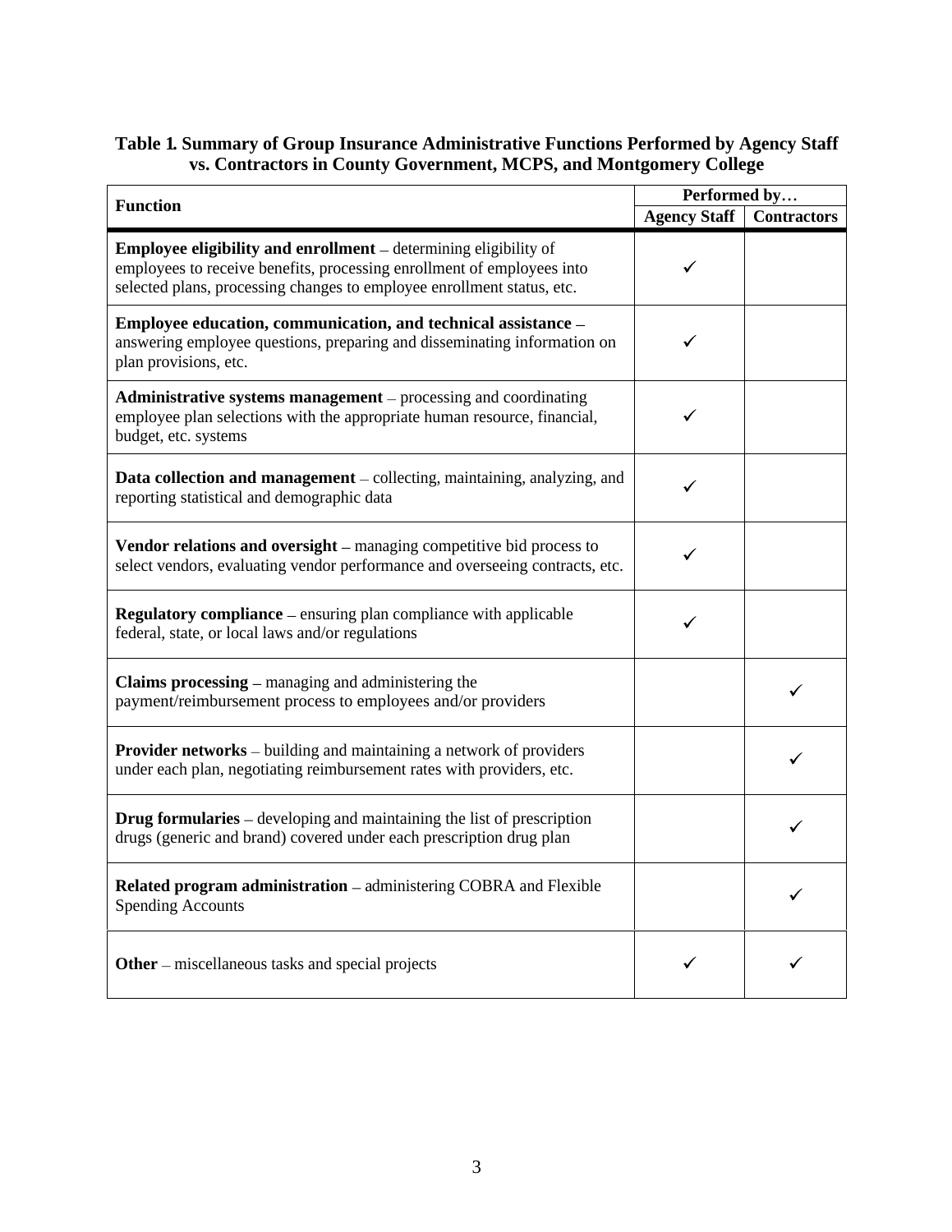**FY11 Staffing and Personnel Costs.** At OLO's request, each agency provided an estimate of the FY11 staff effort (measured in workyears) dedicated to performing group insurance administrative functions and FY11 total personnel costs associated with those workyears. As shown in Table 2, in FY11, County Government, MCPS, and Montgomery College combined:

- Allocate an estimated 24 workyears to perform group insurance plan administration for over 41,000 plan enrollees; and
- Spent an estimated \$2.3 million in agency personnel costs related to group insurance plan administration.

| <b>Agency and Office/Department</b>           | 2011 Enrollment* | <b>FY11 Budgeted</b>     |                        |
|-----------------------------------------------|------------------|--------------------------|------------------------|
|                                               | (Medical Plans)  | Workyears                | <b>Personnel Costs</b> |
| MCPS, Department of Financial Services        | 27,115           | 15.0                     | \$1,320,000            |
| County Government, Office of Human Resources  | 12,346           | $\overline{\phantom{a}}$ | \$785,000              |
| Montgomery College, Office of Human Resources | ,824             |                          | \$190,000              |
| <b>Total</b>                                  | 41,285           | 24.2                     | \$2,295,000            |

#### **Table 2. FY11 Workyears and Personnel Costs for Agency Group Insurance Administration**

\*Medical plan enrollment for both active and retired employees as of January 1, 2011.

The total number of workyears for each agency do not represent individual positions as some staff perform group insurance administrative functions as one component of their overall duties. For example, the 7.2 workyears of staff effort in County Government come from 12 full-time and 2 part-time positions. Additionally, each agency s workyear total in Table 2 does not include staff from other offices or departments that spend a portion of their time on group insurance-related issues (e.g., budget staff, legal staff).

**FY11 Group Insurance Plans.** OLO s Part II report on *Long-Term Options for Achieving Fiscal Balance* identified several key components related to each agency's group insurance plans, including plan design, annual plan premiums, and premium cost share arrangements. An additional factor from a group insurance administration perspective is whether agency group insurance plans are self-insured or fully-insured. The distinction between self-insured and fullyinsured plans is described below.

**A self-insured plan** is one where the agency sets aside funding and pays all claims under the plan out of a self-insurance fund. Each year, the agencies (with the assistance of actuaries) calculate the total premiums needed to cover the cost of anticipated claims. The agencies contract with vendors (also referred to as third-party administrators) to administer the self-insured plans, and pay the vendors an administrative fee. The vendor provides access to its network of care providers and processes claims payments on behalf of the agency. For self-insured plans, the agencies are responsible for determining the plan design.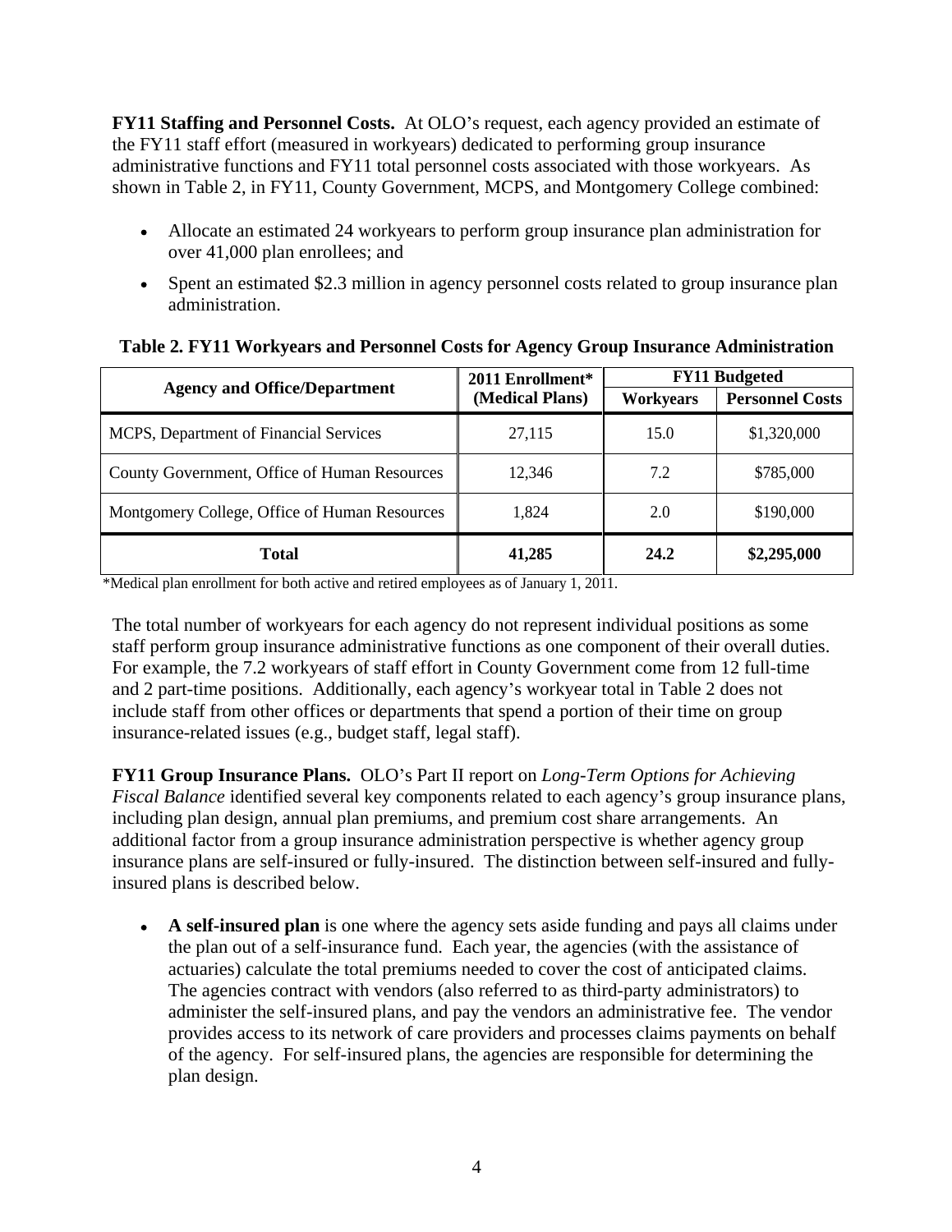**A fully-insured plan** is one where a contracted insurance vendor establishes the total premiums each year and the vendor is responsible for paying all claims under the plan. There is no additional administrative fee apart from the premiums paid to vendors under a fully-insured plan. For a fully insured plan, the insurance vendor has products with pre determined plan designs that it offers to the agencies.

Under both self-insured and fully-insured plans, the agency (and not the vendor) determines the cost share for employees; that is, how much of the annual premium is paid by the employee and how much is paid by the agency.

For each agency and type of group insurance in FY11, Table 4 (on the next page) lists the number of contracted vendors, the specific plans offered, whether or not the plan is self-insured. Each plan is offered to both active employees and retirees unless otherwise noted.

As detailed above, for self-insured plans, each agency pays a fee to each vendor that is selected to administer a group insurance plan. The administrative fee charged by each vendor of a selfinsured plan is established through the competitive bid process, and generally equates to a specific monthly fee paid by the agency per plan enrollee.

Table 3 details that the three agencies will pay an estimated \$19.4 for vendors to administer selfinsured plans in FY11 for over 41,000 plan enrollees. The majority of the administrative fees (\$17.1 million or 88%) are associated with medical plans.

The \$19.4 million spent on administrative fees for self-insured plans represents about 5% of the agencies combined total cost of providing group insurance to employees in FY11 (\$383.8 million).

|                          | 2011 Enrollment* |                      | <b>FY11 Administrative Fees for:</b>     |              |
|--------------------------|------------------|----------------------|------------------------------------------|--------------|
| <b>Agency</b>            | (Medical Plan)   | <b>Medical Plans</b> | Rx, Dental, and  <br><b>Vision Plans</b> | <b>Total</b> |
| <b>MCPS</b>              | 27,115           | \$11,400,000         | \$1,412,000                              | \$12,812,000 |
| <b>County Government</b> | 12,346           | \$5,058,000          | \$822,000                                | \$5,880,000  |
| Montgomery College**     | 1,824            | \$646,000            | \$58,000                                 | \$704,000    |
| <b>Total</b>             | 41,285           | \$17,104,000         | \$2,292,000                              | \$19,396,000 |

**Table 3. FY11 Administrative Fees for Vendors of Self-Insured Group Insurance Plans**

\*Medical plan enrollment for active and retired employees as of January 1, 2011.

\*\*Montgomery College staff report that the College does not pay administrative fees for its prescription plan under the current contract. Instead, the vendor receives the differences between the retail cost of prescription drugs and the price the vendor is able to negotiate with participating pharmacies.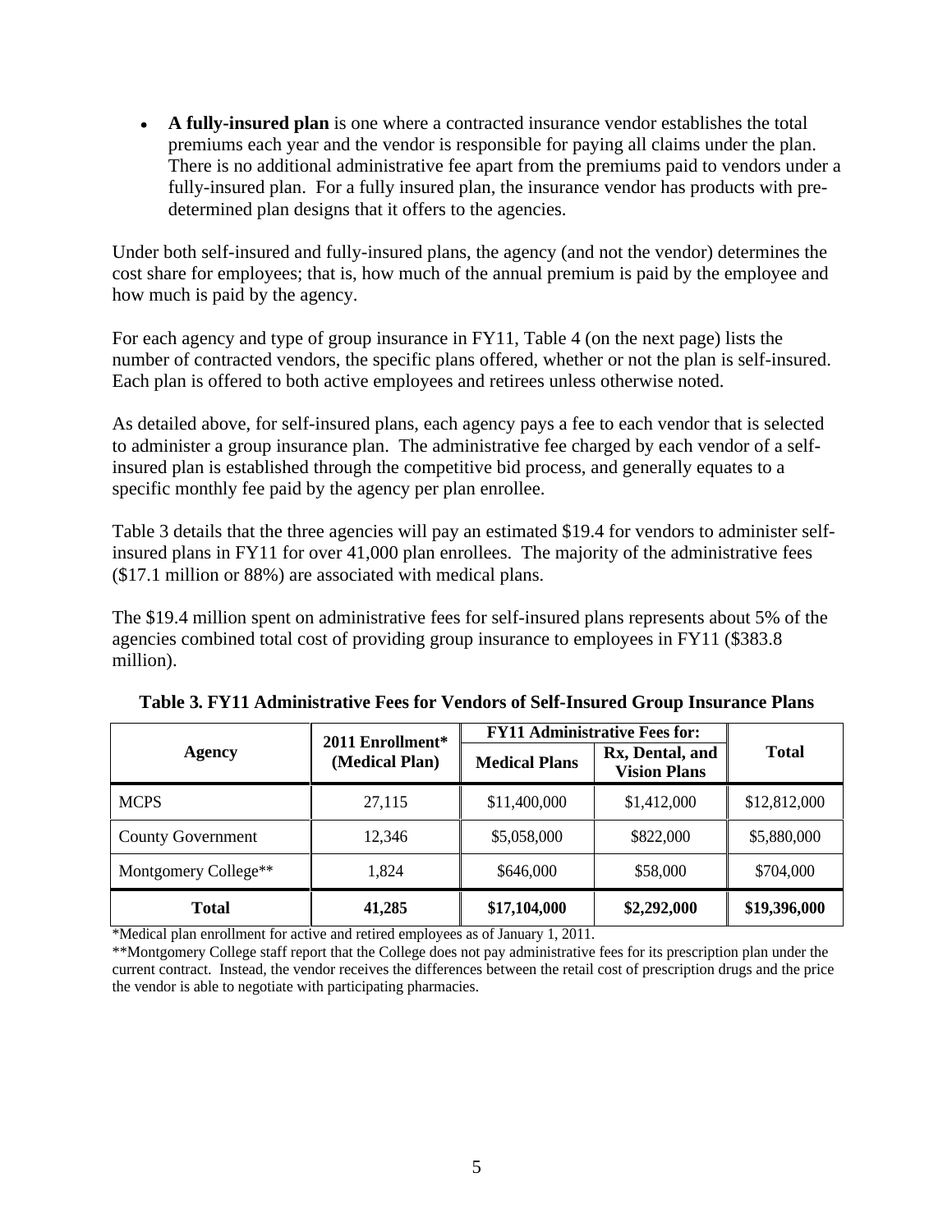| <b>Agency</b>             | <b>Vendors/Plans Offered</b>             | Self-<br><b>Insured</b> | Fully-<br><b>Insured</b> |
|---------------------------|------------------------------------------|-------------------------|--------------------------|
| <b>Medical Plans</b>      |                                          |                         |                          |
|                           | Carefirst POS (high and standard option) | $\checkmark$            |                          |
| County Government         | Carefirst Indemnity (retirees only)      | $\checkmark$            |                          |
|                           | United Healthcare HMO                    | $\checkmark$            |                          |
|                           | Kaiser Permanente HMO                    |                         | $\checkmark$             |
|                           | Carefirst POS (actives only)             | $\checkmark$            |                          |
|                           | <b>Carefirst HMO</b>                     | $\checkmark$            |                          |
|                           | United Healthcare POS (open)             | $\checkmark$            |                          |
| <b>MCPS</b>               | United Healthcare POS (closed)           | $\checkmark$            |                          |
|                           | United Healthcare HMO                    | $\checkmark$            |                          |
|                           | Kaiser Permanente HMO                    |                         |                          |
|                           | CIGNA PPO                                | $\checkmark$            |                          |
| Montgomery College        | <b>CIGNA POS</b>                         |                         |                          |
|                           | Kaiser Permanente HMO                    |                         | $\checkmark$             |
| <b>Prescription Plans</b> |                                          |                         |                          |
|                           | Caremark (high and standard option)      | $\checkmark$            |                          |
| County Government         | Kaiser Permanente                        |                         | $\checkmark$             |
|                           | Caremark                                 | $\checkmark$            |                          |
| <b>MCPS</b>               | Kaiser Permanente                        |                         | $\checkmark$             |
|                           |                                          | $\checkmark$            |                          |
| Montgomery College        | Caremark                                 |                         |                          |
| <b>Dental Plans</b>       | Kaiser Permanente                        |                         |                          |
|                           | UCCI PPO                                 | $\checkmark$            |                          |
| County Government         | UCCI DMO (actives only)                  |                         | $\checkmark$             |
|                           |                                          | $\checkmark$            |                          |
| <b>MCPS</b>               | Aetna PPO                                |                         |                          |
|                           | Aetna DMO                                |                         | $\checkmark$             |
| Montgomery College        | CIGNA PPO                                |                         |                          |
|                           | CIGNA DMO                                |                         | $\checkmark$             |
| <b>Vision Plans</b>       |                                          | $\checkmark$            |                          |
| County Government         | National Vision Administrators           |                         |                          |
| <b>MCPS</b>               | National Vision Administrators           | $\checkmark$            |                          |
| Montgomery College        | Vision Service Plan                      |                         | $\checkmark$             |

#### **Table 4. FY11 Group Insurance Plans Offered by County Government, MCPS, and Montgomery College**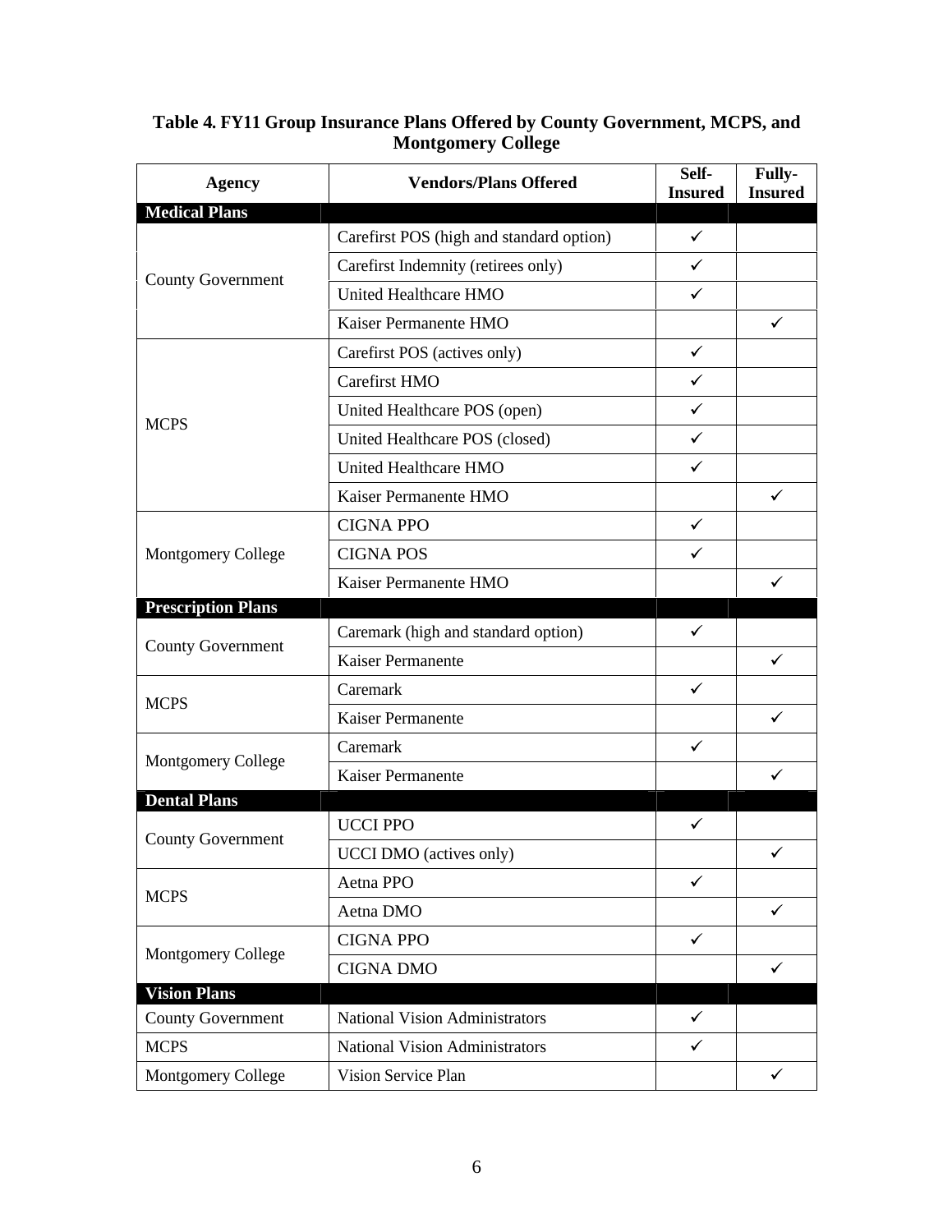## **B. Consolidation Options**

The Cross-Agency Resource-Sharing Committee identified three potential options for achieving cost savings and/or operational efficiencies through "consolidation and streamlining" of agency group insurance programs for County Government, MCPS, and Montgomery College:

- 1. Consolidate the employee medical, dental, and vision benefit plan offerings of County agencies under fewer vendor arrangements;
- 2. Consolidate the employee benefit plan offerings of County agencies under one administrative unit that supports all agencies; and
- 3. Establish a uniform plan design for employee benefits across the agencies.

Each of these consolidation options is further explained below, including how the option could lead to cost savings and efficiencies and a summary of CARS' latest recommendations. Part C of this memo (on page 11) identifies potential issues associated with implementing any or all of these options.

# **OPTION #1: Consolidate the health benefit plan offerings for medical, dental, and vision benefits under fewer vendor arrangements.**

As reviewed earlier, most of the agencies' health plans are self-insured, which means that the County pays for the cost of claims but contracts with vendors to administer the health plans by performing functions such as managing the provider network. The only fully insured plans are each agencies' Kaiser Permanente medical and prescription plans and each agencies' dental HMO plan. With these fully insured plans, the County pays insurance premiums and the insurer is financially responsible for enrollees' claims.

In the past, the County agencies have joined in competitive bid efforts to choose plan vendors, but requests for proposals have always included a provision that decisions could vary from agency to agency. At present, there are four different vendors managing 12 medical plans across the three agencies (as shown in on page 6), as well as three different vendors managing dental plans, and two different vendors managing vision plans.

Under this consolidation option, the agencies would jointly agree to select a common vendor (or vendors) for each type of benefit (medical, dental, vision) to achieve savings through the competitive bid process. This approach would also likely reduce the number of plan offerings to two or three per agency; however, plan design could still be different across the agencies. This option would model the vendor consolidation strategy taken by the agencies for prescription

drug coverage, where all three agencies have uniform vendor arrangements despite having different prescription drug plan designs.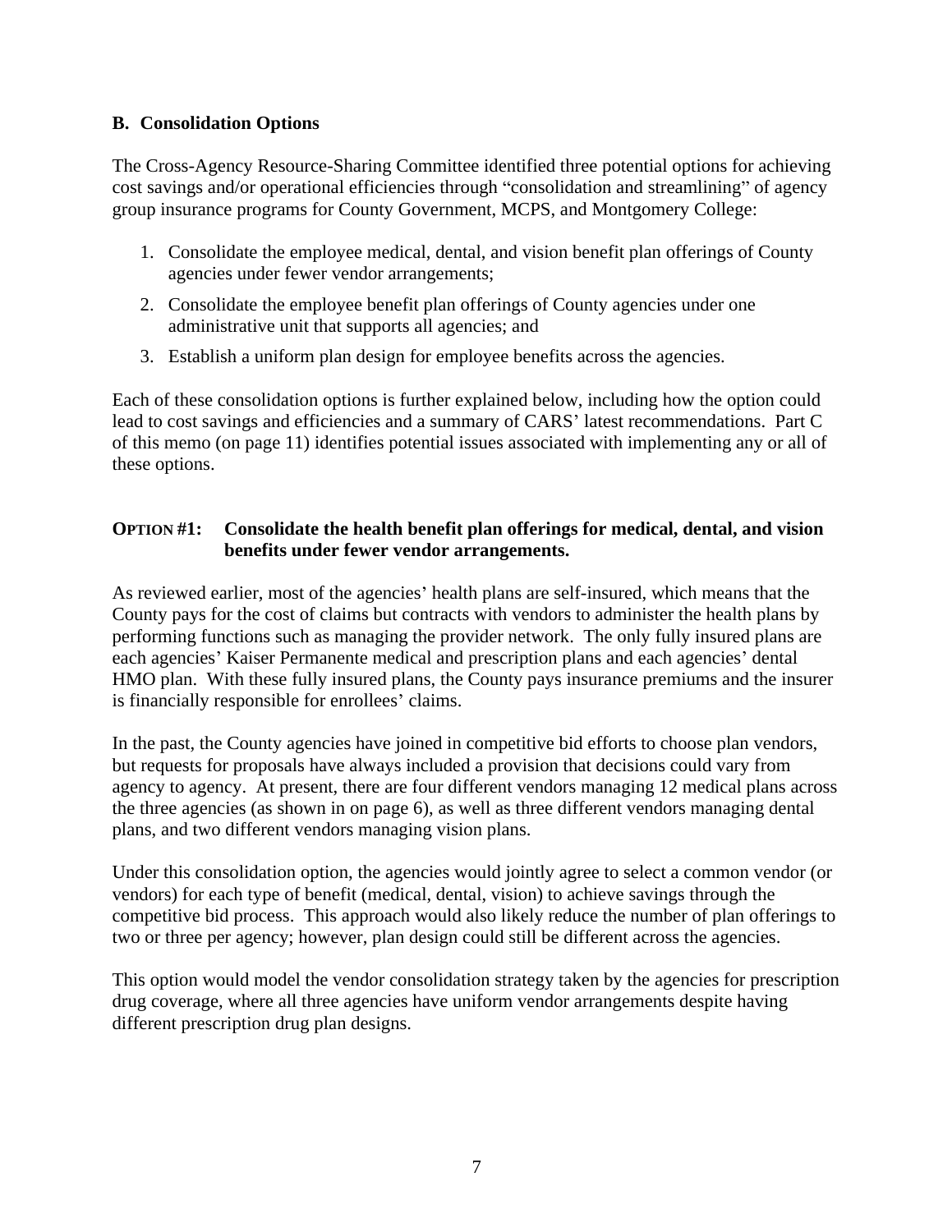**Potential Cost Savings and Efficiencies.** The CARS group estimated that this option could save between \$2-4 million annually combined across the three agencies. The CARS report does not detail how the cost estimate was developed, but notes that "discussions with vendors and analysis of data provided in recent plan bids suggests that lower costs could be achieved.<sup> $3$ </sup>

Savings under this option would occur through the competitive bid process with vendors charging lower administrative fees since they know that a successful bid would result in a contract with all three agencies. Agency staff believe that this approach has likely achieved savings in the administrative costs for prescription drug plans.

As noted on page 5, in FY11, the agencies spend a combined \$19.4 million on fees to vendors for administering the various self-insured plans. The \$2-4 million in savings estimated by CARS would correspond to a 10-20% reduction in administrative fees over FY11 levels.

**CARS Recommendation.** The CARS December report recommended adopting this vendor consolidation option, but with a deferred implementation date of FY13. Specifically, the final report stated: "This is a FY13 initiative that will require some longer term planning and studying. The Benefits Workgroup will begin meeting regularly to jointly address this and other cost savings and resources sharing opportunities."<sup>4</sup>

## **OPTION #2: Consolidate the health benefit plan offerings of county agencies under one administrative unit that supports all county agencies.**

County Government, MCPS, and Montgomery College each assign staff to administer group insurance functions. Currently, an estimated 24 workyears perform these functions across the three agencies for personnel costs totaling about \$2.3 million.

As described on page 3, the agencies have similar approaches to dividing the group insurance administrative functions between agency staff and contractors. Agency staff perform functions such as managing employee eligibility and enrollment, overseeing vendor contracts, and responding to employee questions, while contract staff perform functions such as processing claims and maintain provider networks.

Option #2 would create a centralized office that would perform these in-house functions for all agencies. The office could be located within one of the three agencies, within an existing outside entity, or within a new outside entity established for this purpose.

<sup>&</sup>lt;sup>3</sup> Cross-Agency Resource Sharing Committee, First Quarterly Report of Employee and Retiree Benefits Subcommittee, September 15, 2010.

<sup>&</sup>lt;sup>4</sup> [http://www.montgomerycountymd.gov/content/EXEC/ACAOs/CARS/xls/cars\\_all\\_responses\\_12-08-2010a.xls](http://www.montgomerycountymd.gov/content/EXEC/ACAOs/CARS/xls/cars_all_responses_12-08-2010a.xls)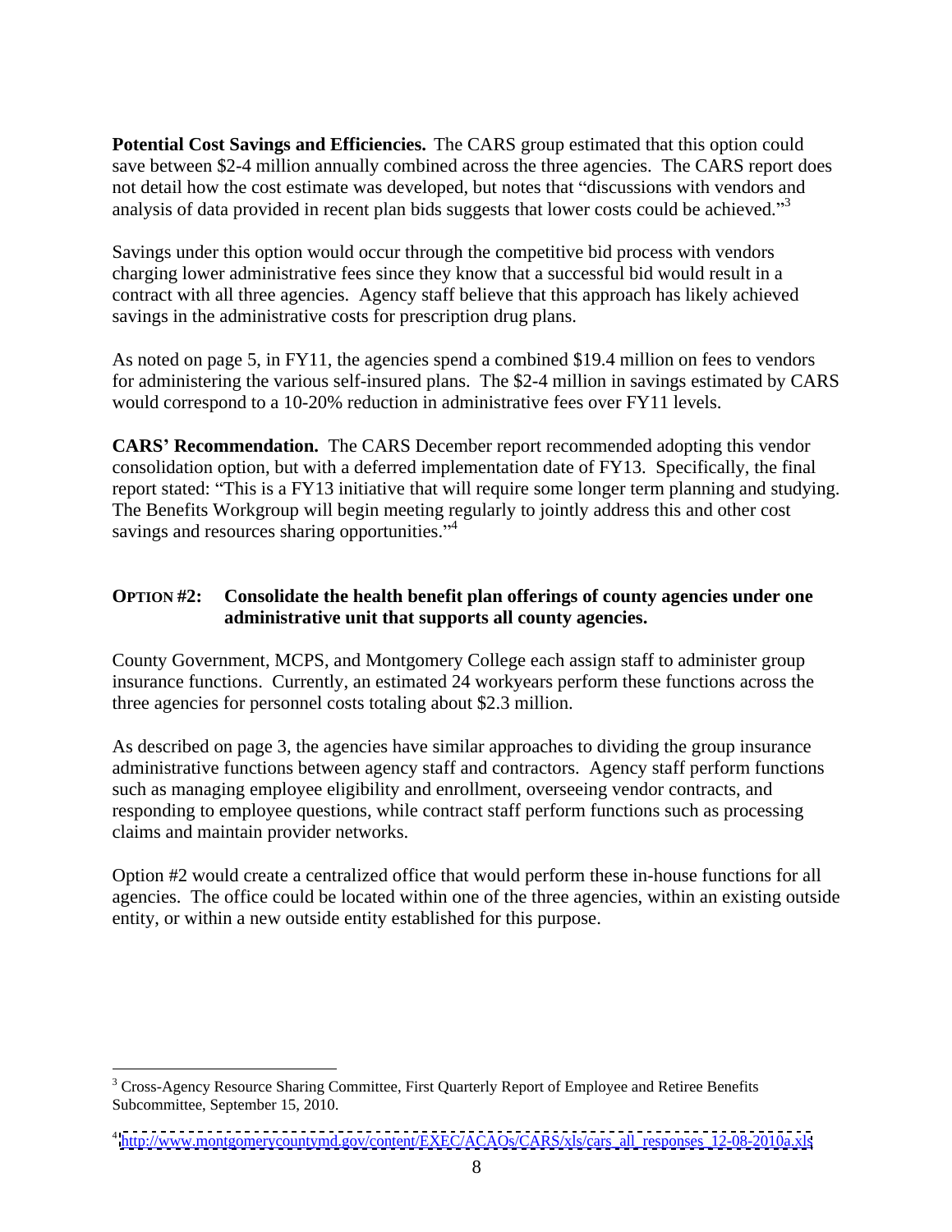**Potential Cost Savings and Efficiencies.** CARS did not provide an estimated cost savings for this option, but did note four possible efficiencies that could be achieved from a single administrative unit:

- $\bullet$  Streamlined administration currently, each agency had one or more director/division chief/manager positions overseeing group insurance functions.
- Streamlined staff each agency has benefit staff responsible for vendor relations, enrollment and eligibility, paying carriers, tracking plan experience, rate setting, communicating to plan participants, and liaison with Medicare.
- Improved reporting  $-\frac{1}{2}$  broad experience data could stabilize rate and plan experience.
- Consolidated communication of benefits and benefit levels.

As indicated by two of the possible efficiencies noted by  $CARS -$  streamlining administration and staff – realizing cost savings from this option would occur if the agencies are able to eliminate redundant positions. Given that the staff would still have to serve the same number of clients (i.e., the employees of all three agencies) and perform the same administrative functions, it is not clear how many positions could be eliminated under this option. The workload for some positions may not be affected by the consolidation, such as positions responsible for responding to phone calls from employees or processing plan enrollment. Additionally, absent a uniform plan design (see Option #3), the staff would still need to be able to provide agency-specific information and services to the enrollees from each agency.

Using the FY11 staffing and personnel cost data to provide a sense of the potential savings under this option, OLO estimates that for every 10% reduction in workyears the agencies combined would achieve approximately \$230,000 in savings. This estimate assumes that workyears are eliminated, and not shifted to perform other functions.

As discussed by agency staff, in the short-term, creating a combined administrative unit could require additional operating funds for items such as creating a common record-keeping system, etc. that may offset some of the cost savings. In the long-term, however, a single administrative unit could create opportunities for better levels of service and/or greater cost savings than each agency would be capable of achieving on its own. Examples include:

- Automating plan enrollment
- Providing more information for enrollees online
- Hiring staff with more specialized skills (e.g., speakers of other languages)
- Single contracts for group insurance consultation, underwriting, and OPEB valuation

**CARS Recommendation.** The CARS December 2010 report recommended that the Employee and Retiree Benefits Subcommittee should continue to research and study this option. Specifically, the report notes that "this is a longer term initiative that should be studied in detail before pursuing" and listed an implementation date of "post  $FY12."$ 

 <sup>5</sup> [http://www.montgomerycountymd.gov/content/EXEC/ACAOs/CARS/xls/cars\\_all\\_responses\\_12-08-2010a.xls](http://www.montgomerycountymd.gov/content/EXEC/ACAOs/CARS/xls/cars_all_responses_12-08-2010a.xls)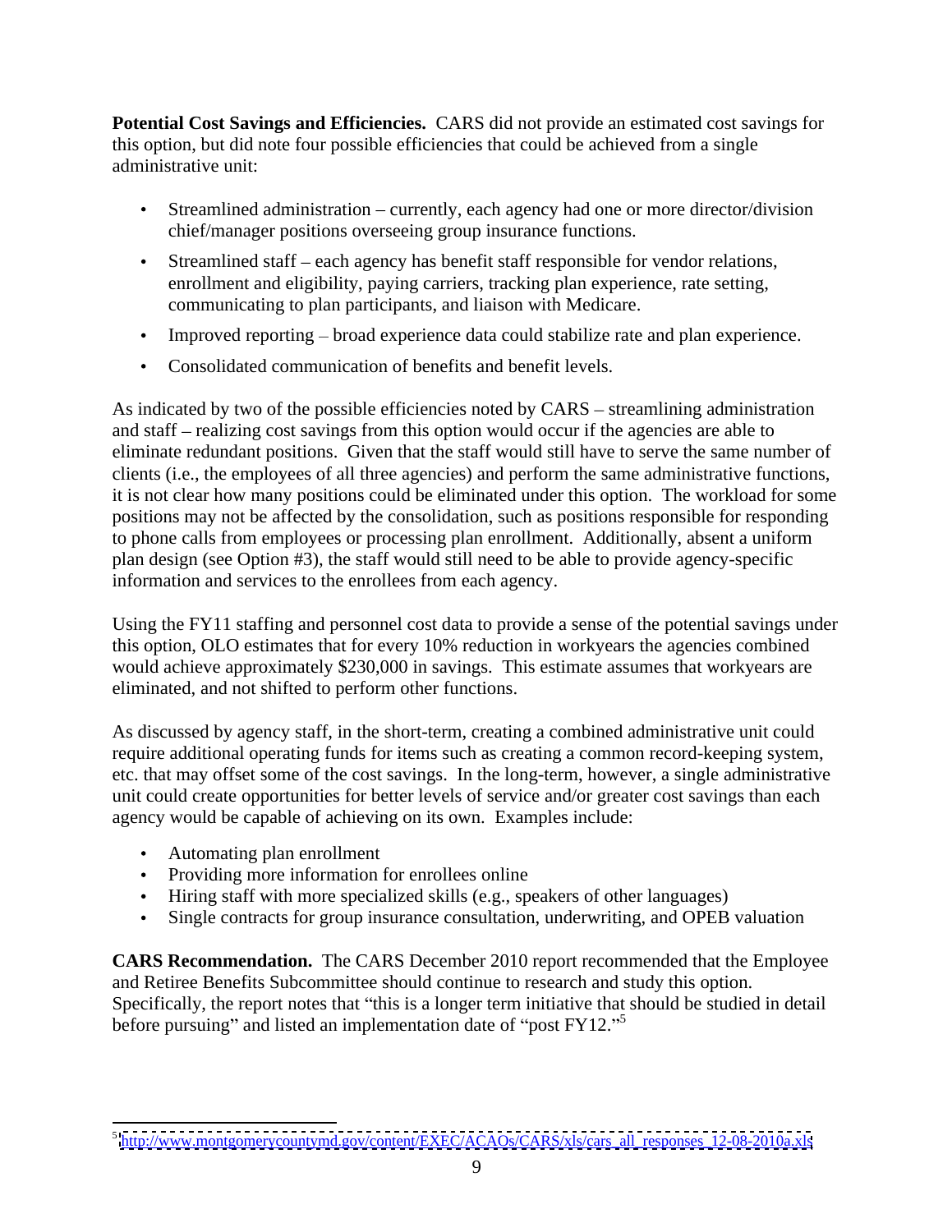#### **OPTION #3: Establish a uniform plan design across the agencies**

Currently, County Government, MCPS, and Montgomery College offer multiple group insurance plans and structure those plans differently. As a result of plan design differences, health plans with similar names in different agencies are not the same plan.

Under this option, the agencies would offer employees identical health plans in terms of plan design (e.g., annual deductibles, copays for services). This approach would likely reduce the number of plan offerings to two or three per agency. This option could also include, but would not necessarily require, moving to the same cost share arrangements across agencies.

**Potential Cost Savings and Efficiencies.** The CARS group did not provide an estimated cost savings for this option. However, agency staff note that this option has the potential for the largest amount of savings. While the first two options are intended to create savings within administrative fees (costing a total of \$19.4 million in FY11) and staffing (\$2.3 million in FY11), this option could achieve savings within the largest component of group insurance costs, the cost of care utilized by plan enrollees (approximately \$363 million in FY11).

The savings from this option would primarily result from changing plan designs to encourage more efficient use of care and/or shifting costs onto employees (e.g., higher copays, limitations on coverage). If this option included a uniform cost share arrangement, savings would be realized if agencies (especially MCPS) paid a smaller share of employees' health benefit premiums than they currently do. Currently, Montgomery College has the lowest employer cost share for active employees, 75%, while MCPS pays 90%-95% and the County Government pays 80% for most employees.

Having a uniform plan design would not provide significant additional administrative savings over and above what could be achieved by consolidating vendor arrangements and agency administration under Options #1 and #2. However, it would likely be easier for vendor and agency staff to provide information to employees if all the plans were identical. Another benefit of this option is that there would be equity among the employees of all the agencies, especially if cost share is included.

**CARS Recommendation.** The CARS December report recommended that the Employee and Retiree Benefits Subcommittee should continue to research and study this option. Specifically, the report notes that "this is a longer term initiative" that should be discussed in conjunction with Option  $#2$  and listed an implementation date of "post  $FY12."$ <sup>6</sup>

 <sup>6</sup> [http://www.montgomerycountymd.gov/content/EXEC/ACAOs/CARS/xls/cars\\_all\\_responses\\_12-08-2010a.xls](http://www.montgomerycountymd.gov/content/EXEC/ACAOs/CARS/xls/cars_all_responses_12-08-2010a.xls)